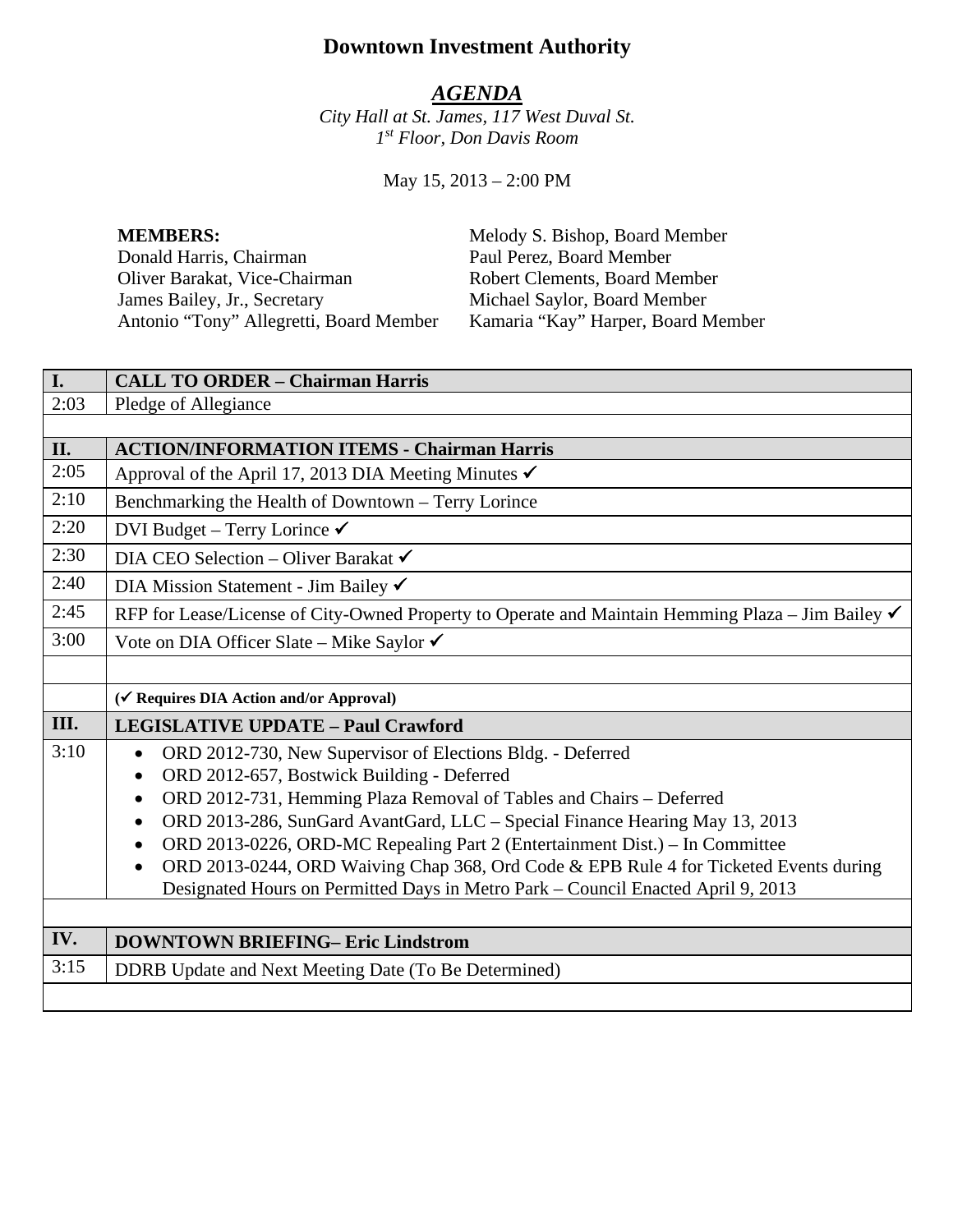DIA Agenda 05/15/2013 Page 2

| V.   | <b>COMMITTEE UPDATES</b>                                        |  |
|------|-----------------------------------------------------------------|--|
| 3:20 | CRA Plan Committee – Melody Bishop                              |  |
|      | <b>CRA Consultant Selection</b>                                 |  |
| 3:30 | Downtown Experience Committee – Tony Allegretti                 |  |
|      |                                                                 |  |
| VI.  | <b>PUBLIC COMMENTS - Chairman Harris</b>                        |  |
|      |                                                                 |  |
|      |                                                                 |  |
| VII. | <b>ADJOURNMENT - Chairman Harris</b>                            |  |
| 3:40 | Next Scheduled Meeting:                                         |  |
|      | Tentative – Special Meeting Thursday, June 6, 2013              |  |
|      | Wednesday, June 19, 2013 at 2:00 pm – City Hall, Don Davis Room |  |

#### **Staff Distribution:**

Jason Gabriel, Office of General Counsel Ted Carter, Executive Director Office of Economic Development Paul Crawford, Deputy Director Office of Economic Development Eric Lindstrom, OED/DIA Staff Jack Shad, Public Parking Officer Michelle Stephens, Recording Secretary David DeCamp, Public Information Office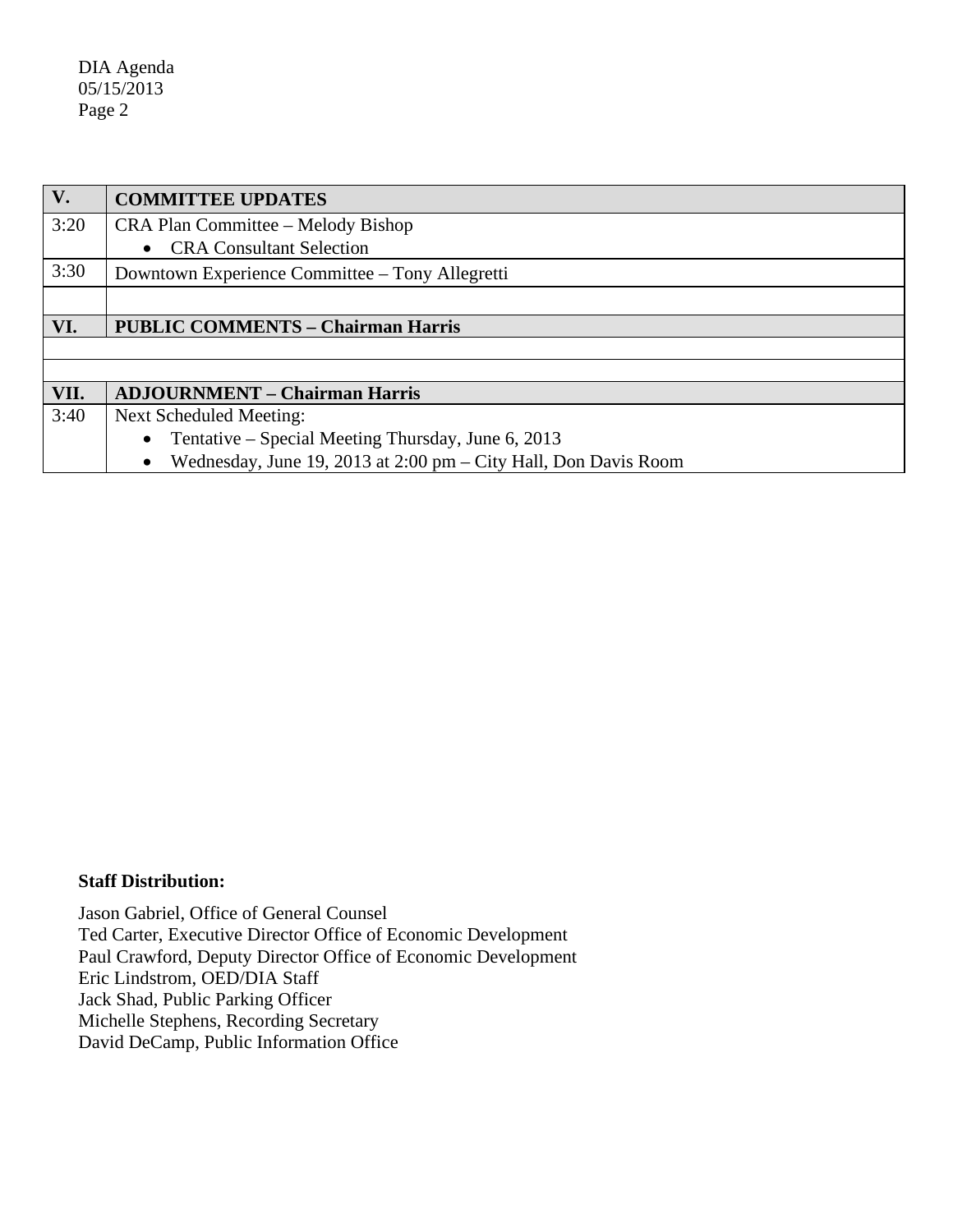**Office of Economic Development Development Downtown Investment Authority** 



**City Hall at St. James 117 West Duval St., Don Davis Room**

*Wednesday, May 15, 2013 – 2:00 p.m.* 

# *MEETING MINUTES*

**Board Members Present:** Chairman D. Harris, T. Allegretti, J. Bailey, M. Bishop, O. Barakat, P. Perez, M. Saylor, and K. Harper Williams

**Board Members Not Present:** R. Clement

**Office of General Counsel:** Jason Gabriel

**Council Members Present:** Council Member Lori Boyer, District 5

**Attendees:** Paul Crawford, Deputy Director; Michelle Stephens, Recording Secretary

# **I. CALL TO ORDER**

Chairman Harris called the meeting to order at approximately 2:03 p.m.

### **II. ACTION ITEMS/INFORMATION ITEMS**

#### **APPROVAL OF THE APRIL 17, 2013 MEETING MINUTES**

A clarification was noted at the top of page three, first paragraph to read, "this is downtown and we have to be very careful about closing roads. She advised that **in keeping with the Master Plan and best practices for urban planning the closing of roads is something that we should not be**  doing." She is very opposed to closing roads and thinks it is a big mistake adding should anyone ever consider a road closure to the river for **a** the project she will make no consideration under any circumstances. She added that she is concerned about approving it today because **of setting precedence and that** the plan presented today is not the **final version of** the plan **being reviewed by the DDRB**.

A MOTION WAS MADE BY BOARD MEMBER ALLEGRETTI AND SECONDED BY BOARD MEMBER SAYLOR APPROVING THE APRIL 17, 2013 DIA MEETING MINUTES, AS AMENDED. THE MOTION PASSED UNANIMOUSLY 8-0.

# **BENCHMARKING THE HEALTH OF DOWNTOWN**

Mrs. Terry Lorince, Executive Director of Downtown Vision, Inc. commented that over the past few months they have been starting to think about the key benchmarks needed to measure the health of downtown. She provided a presentation outlining seven benchmarks that they will be looking at that are important for the success of downtown.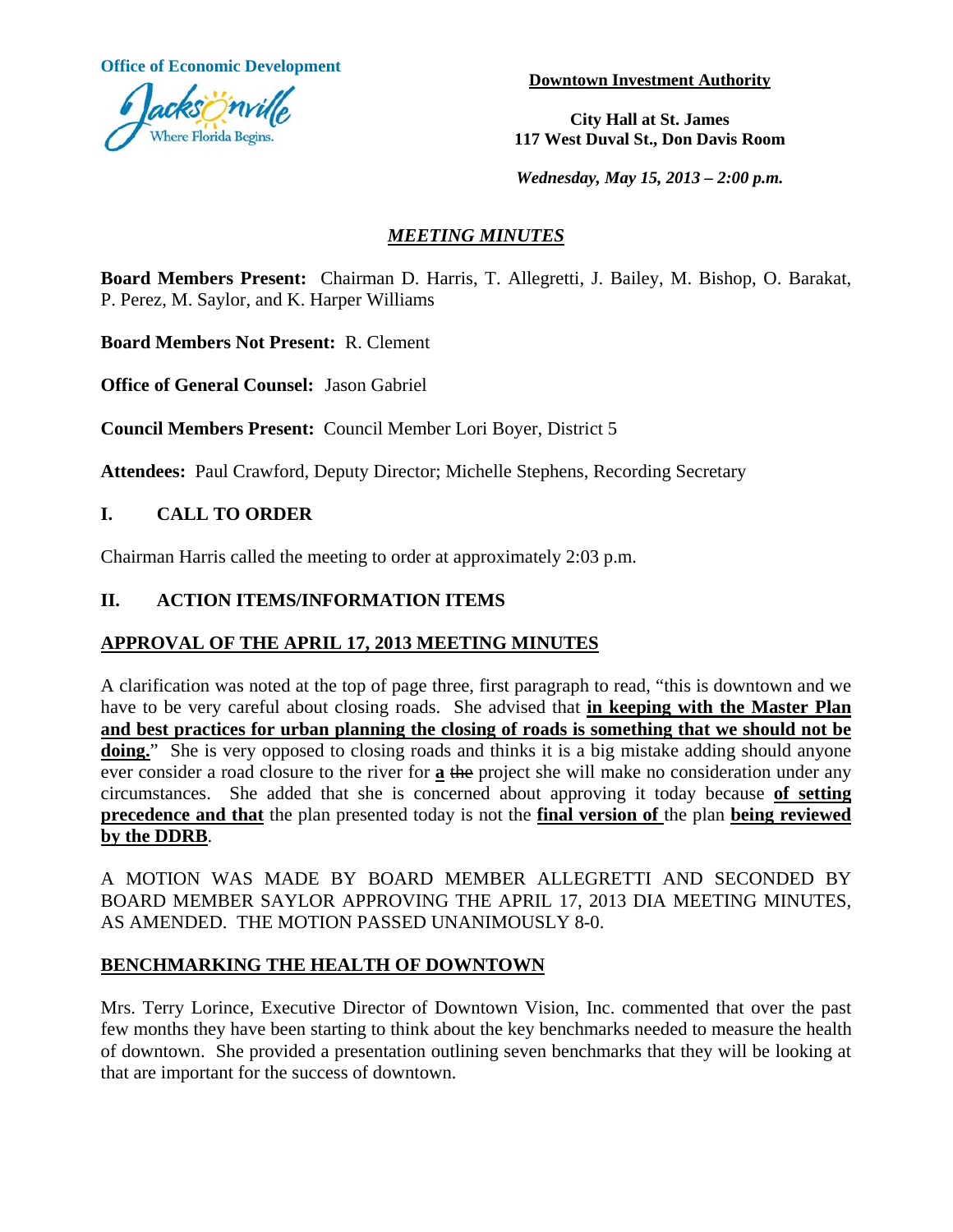Downtown Investment Authority May 15, 2013 Page 2 of 7

# **DVI BUDGET**

Chair Harris and Vice Chair Barakat both stated a conflict of interest regarding the DVI FY 2013/2014 budget that was before the DIA for approval and both recused themselves from taking action on the item. Chair Harris asked Secretary of the Board, Jim Bailey to preside over the DVI budget item on the agenda. Both Chair Harris and Vice Chair Barakat completed the required Form 8B.

Prior to providing a presentation and reviewing the proposed DVI budget for FY 2013/2014 for the board's approval, Mrs. Lorince provided an overview of DVI, who they are and what they do.

The following were relative comments from the Board:

- It was noted that due to budget cuts, DVI had to cut back three hospitality Ambassadors.
- It was noted that the budget provided to the DIA at the April 17, 2012 meeting and provided in their packages today was different than the budget being presented. Mrs. Lorince explained that the budget provided to the board members is the budget that City Council requires and the budget in her presentation is simplified.
- Next step is for the DVI budget to be submitted prior to June  $3^{rd}$  to the Administration, and July  $15<sup>th</sup>$  budgets are submitted to City Council. In August, there will be a public hearing required per the Enhanced Services Agreement, and the overall would be adopted in October.
- It was noted that the DIA has the option of accepting the budget as presented subject to recommended amendments and they have the option to make a recommendation to the City for an increase to DVI's budget.

Board member Baily found it difficult to endorse DVI's budget as presented today.

- Not enough time to ask the questions that need to be answered so we can try to help move where we need to move to prior to the June  $3<sup>rd</sup>$  deadline.
- Would like to better understand the budget, adding that if they need more money then we need to find more, and make sure we are not all doing the same thing trying to go to the same place.
- Has a hard time cutting the expense when they have been doing it for nothing for so long and we are recommending decreasing the budget for the Ambassador program and not enhancing this in some way.
- Would like to better understand the role of the seven DVI employees, what they do, etc.
- Look at how DVI may be overlapping with other opportunities out there of other people or organizations that are doing the same thing.

The board discussed the option of approving the budget or calling a special meeting of the DIA to further review DVI's budget.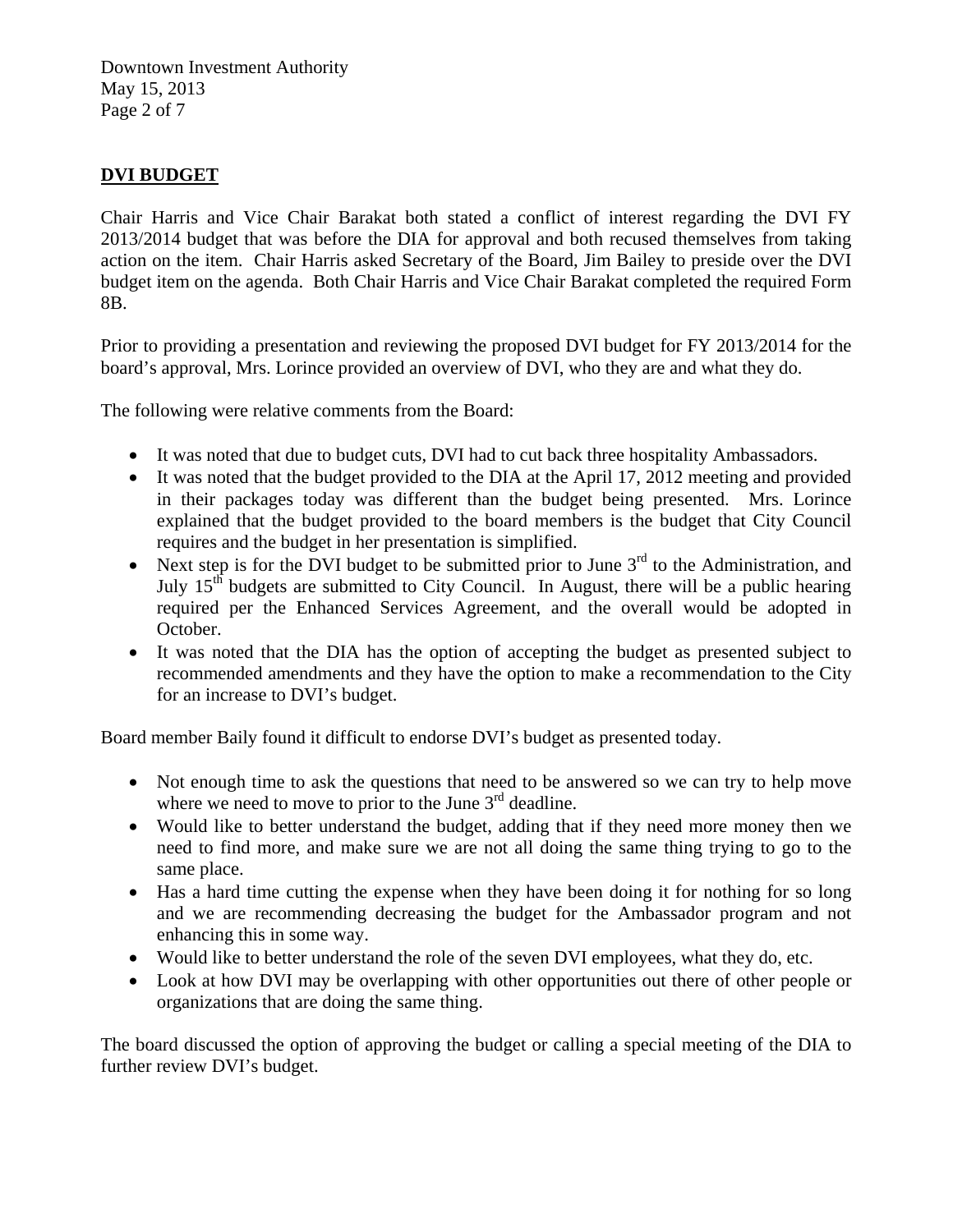Downtown Investment Authority May 15, 2013 Page 3 of 7

A MOTION WAS MADE BY BOARD MEMBER SAYLOR AND SECONDED BY BOARD MEMBER ALLEGRETTI RECOMMENDING APPROVAL OF DVI'S BUDGET AS PRESENTED TODAY RECOGNIZING THAT THE DVI BOARD HAS ALREADY SCRUTINIZED THE DVI BUDGET WITH A STRONG RECOMMENDATION THAT THE ADMINISTRATION DO WHATEVER IS NECESSARY DURING THE BUDGET PROCESS TO FILL THE GAP AND REINSTATE THE AMBASSADOR PROGRAM TO THE LEVEL OF SERVICE THAT IS CURRENTLY BEING PROVIDED. THE MOTION PASSED UNANIMOUSLY 8-0.

# **DIA CEO SELECTION COMMITTEE**

Board member Barakat, Chair of the DIA CEO Search Selection Committee provided an update on the selection of the CEO for the DIA.

- Jorgenson Consulting culled the list of candidates down from 61 candidates to eight candidates.
- It was going to be a difficult logistical process to have the eight candidates meet one on one with all seven members of the DIA CEO Selection Committee.
- At the advice of Jorgenson, it was decided that each committee member was provided a matrix and had individual conversations with Jorgenson to review the bios of each candidate. The matrices were completed by each search committee member and provided to Jorgenson. Jorgenson tallied the resulting in a short list of four candidates.
- The four candidates came to Jacksonville and were each interviewed individually with search committee members. Subsequent to those meetings, each committee member again submitted a matrix which resulted in a short list of three candidates.
- The goal was to short list on two candidates and coincidently, two of the three candidates scored exactly the same. A decision was made to invite the three short lists of candidates to the public meeting tentatively scheduled for June  $6<sup>th</sup>$ .
- Each board member will have the opportunity to meet with the candidates prior to June  $6<sup>th</sup>$ .

A MOTION WAS MADE BY BOARD MEMBER BARAKAT AND SECONDED BY BOARD MEMBER ALLEGRETTI THAT RATIFIES AND APPROVES ALL OF THE PREVIOUSLY SCORED SELECTIONS MADE TO DATE AND THAT APPROVES THE SLATE OF THE THREE REMAINING CANDIDATES FOR FURTHER CONSIDERATION AND FURTHER INTERVIEWS BY THE DIA IN A PUBLIC MEETING IN THE NEXT FEW WEEKS, PROBABLY ON JUNE  $6^{TH}$ . THE MOTION PASSED UNANIMOUSLY 8-0.

#### **DIA MISSION STATEMENT**

The Board was provided a copy of the proposed DIA mission statement drafted by Board member Bailey as requested by Chair Harris at a previous meeting of the DIA. It was noted that the mission statement, if approved could be amended at any time and most likely would be amended in the near future.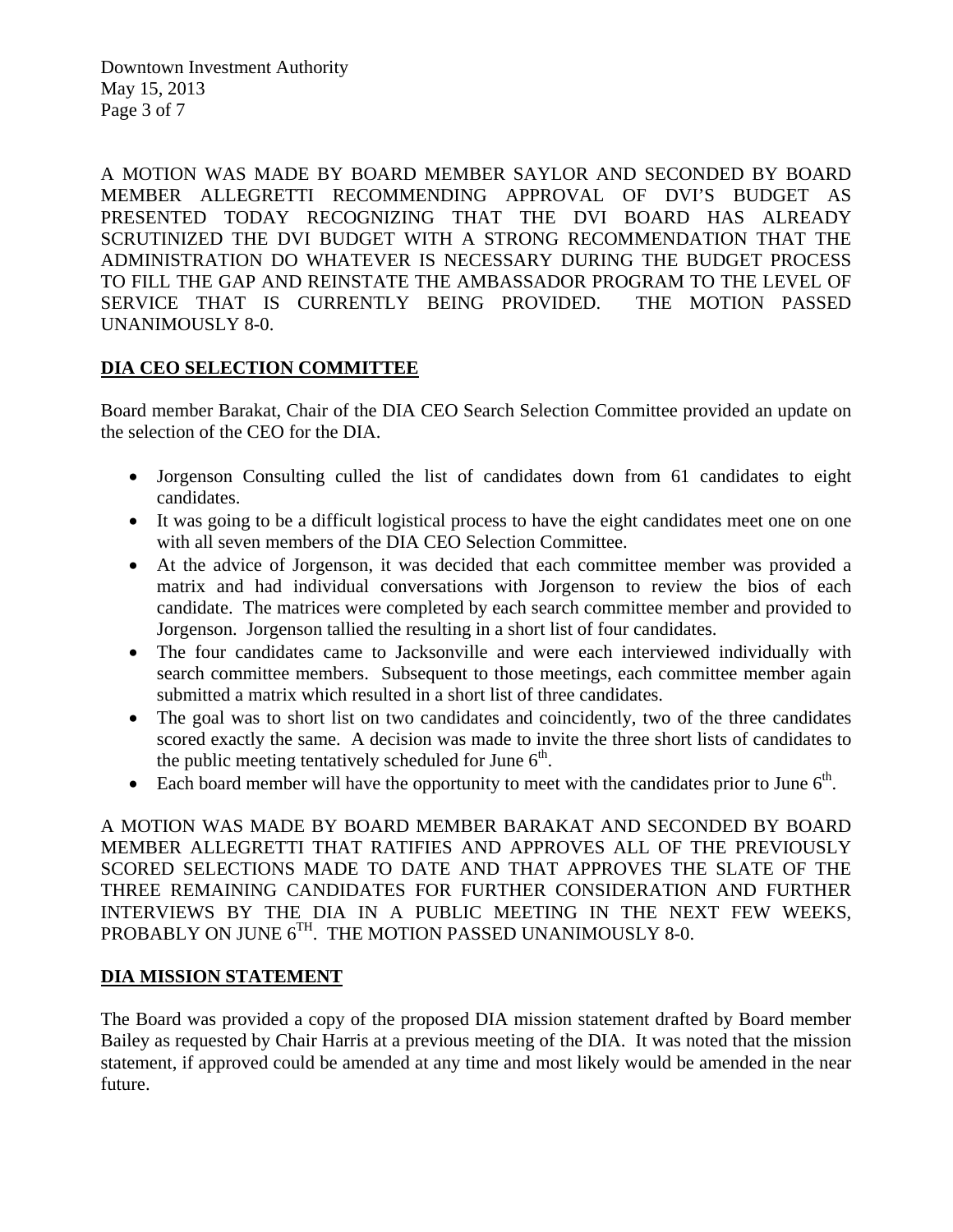Downtown Investment Authority May 15, 2013 Page 4 of 7

#### Downtown Investment Authority Mission Statement

The Downtown Investment Authority serves as a **clearinghouse** to establish an identity for the region that capitalizes on partnerships to guide the revitalization of the core of the City of Jacksonville. To attract investment, facilitate job creation and residential density, while assuring a unified effort is strategically focused to implement action through capital investments, planning, advocacy, marketing and the establishment of policy for the general community and downtown stakeholders.

The following were relative comments from the Board:

- Suggested replacing the words "clearinghouse" and "guiding" with stronger, bolder, action oriented words.
- Would like to have input from the new DIA CEO.
- Not sure of the urgency for approving the mission statement at today's meeting, noting that more changes may be needed in addition to changing clearinghouse to leadership.

It was the consensus of the DIA to table the approval of the proposed DIA mission statement as presented today in order to provide the new DIA CEO an opportunity for input and board members more time to review the proposed mission statement. The mission statement will be presented at a future meeting.

# **HEMMING PLAZA RFP**

A MOTION WAS MADE BY BOARD MEMBER BAILEY AND SECONDED BY BOARD MEMBER BISHOP APPROVING A RESOLUTION OF THE DOWNTOWN INVESTMENT AUTHORITY RECOMMENDING THAT THE CITY SEEK REQUESTS FOR PROPOSALS (RFP) TO ENGAGE A CONTRACTOR THAT WILL OPERATE, MANAGE AND PROGRAM EVENTS AT HEMMING PLAZA; PROVIDING AN EFFECTIVE DATE. THE MOTION PASSED UNANIMOUSLY 8-0.

# **DIA OFFICER SLATE**

Board member Saylor, Chair of the DIA Officer Nominating Committee advised that the committee met at 1:09 p.m. prior to today's (May 15, 2013) regular meeting of the DIA.

Present at the DIA Officer Nominating Committee was Chair of the committee, M. Saylor; Board member K. Harper Williams; DIA Chair D. Harris, and Board member P. Perez. Staff present included Paul Crawford, Jason Gabriel and Michelle Stephens. Council Member Lori Boyer was also in attendance.

At the unanimous vote of the Officer Nominating Committee, Chair of the committee M. Saylor presented the following slate of Officers to the full Board for consideration.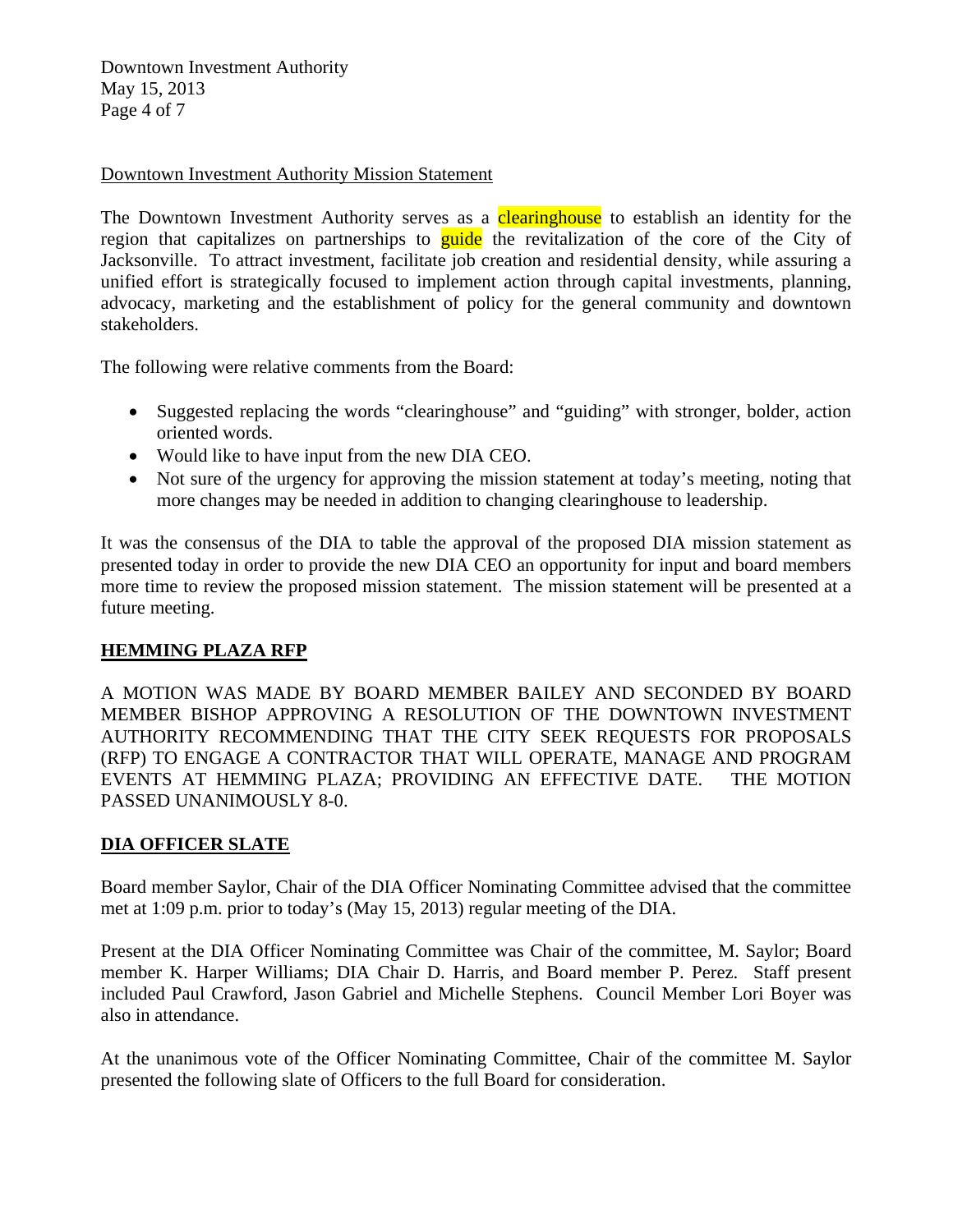Downtown Investment Authority May 15, 2013 Page 5 of 7

| Chair of the DIA:      | Oliver Barakat – Accepted the nomination to serve as Chair          |
|------------------------|---------------------------------------------------------------------|
| Vice Chair of the DIA: | Jim Bailey – Accepted the nomination to serve as Vice Chair         |
| Secretary of the DIA:  | Kay Harper Williams – Accepted the nomination to serve as Secretary |

The floor was open for additional nomination of officers.

A MOTION WAS MADE BY BOARD MEMBER SAYLOR AND SECONDED BY BOARD MEMBER BISHOP APPROVING BOARD MEMBER BARAKAT AS CHAIR OF THE DIA, BOARD MEMBER BAILEY AS VICE CHAIR OF THE DIA, AND BOARD MEMBER HARPER WILLIAMS AS SECRETARY OF THE DIA EFFECTIVE JULY 1, 2013. THE MOTION PASSED UNANIMOUSLY 8-0.

# **III. LEGISLATIVE UPDATE**

Mr. Crawford provided an update on the following legislation:

- ORD 2012-730, New Supervisor of Elections Bldg. Deferred
- ORD 2012-657, Bostwick Building Deferred
- ORD 2012-731, Hemming Plaza Removal of Tables and Chairs Deferred
- ORD 2013-286, SunGard AvantGard, LLC Council Adopted May 14, 2013
- ORD 2013-226, ORD-MC Repealing Part 2 (Entertainment Dist.) In Committee
- ORD 2013-244, ORD Waiving Chap 368, Ord Code & EPB Rule 4 for Ticketed Events during Designated Hours on Permitted Days in Metro Park – Council Enacted April 9, 2013.

Board member Bishop departed the meeting at approximately 3:49 p.m.

# **IV. DOWNTOWN BRIEFING**

Mr. Crawford provided an update from the May 2, 2013 DDRB meeting:

- DDRB 2013-003, Ambassador Place
- DDRB 2013-008, Riverside Ave. Commercial Development
- DDRB 2013-008, Request for Exception Approval of a Drive-thru Facility for the Riverside Ave. Commercial Development Project (Planning Report E-13-11)
- The next meeting of the DDRB is scheduled for Thursday, June 10, 2013 at 2:00 p.m.

# **V. COMMITTEE UPDATES**

Mr. Crawford advised that Prosser Hallock was the CRA firm selected through the Professional Services Evaluation Committee (PSEC) as the consultant for the CRA Plan. The contract should be awarded and begin negotiating in the next three weeks with a notice to proceed shortly thereafter.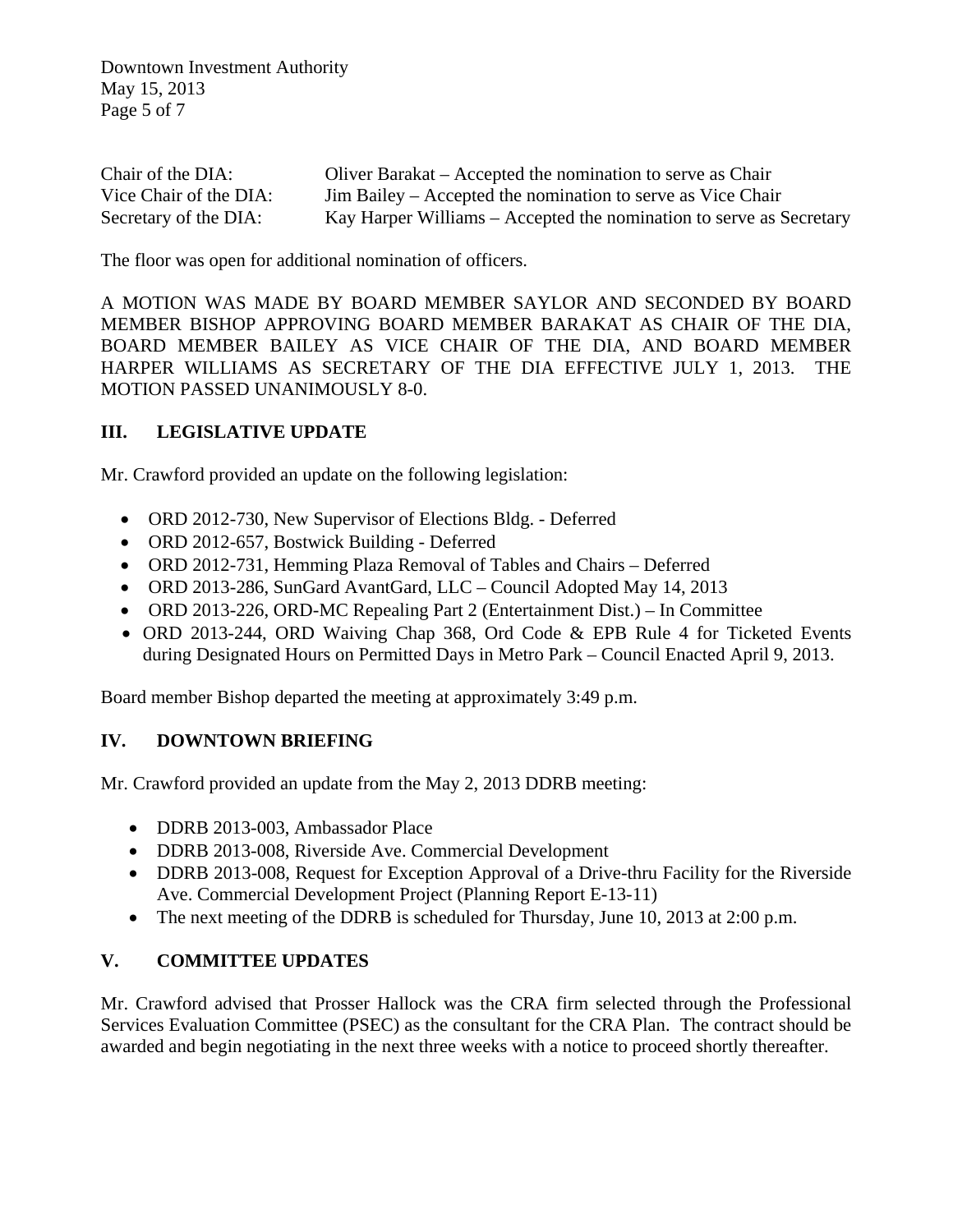Downtown Investment Authority May 15, 2013 Page 6 of 7

Board Member Allegretti advised that with all the exciting activity happening downtown the Downtown Experience Committee plans to meet on the first Friday of every month at 4:00 p.m. He commented that due to the prohibitive cost of insurance and for a general understanding of requirements related to the process of permitting for a special event downtown there will be a meeting on June 7.

# **VI. NEW BUSINESS**

Board member Barakat advised that staff has been working on the DIA budget and that there will be a DIA Budget Committee meeting in the near future.

# **VII. PUBLIC COMMENTS**

The floor was open for public comments and advised that their time to speak was limited to three minutes.

- Bruce Fouracker: Thanked Board member Bailey for his work on Hemming Plaza. Was asked through a phone conversation with a friend that volunteers at MOCA to inquire about the homeless situation in Hemming Plaza and the homeless daycare center. He suggested that the DIA consider assisting with the funding of the homeless center. The City's fair share for DVI excluding anything with the rent would be about \$380,111, if the City gave them an in kind service for the rent that would be \$344,111 in cash and \$36,000 in in kind services that the DVI would want to increase the budget by.
- $\bullet$  John Nooney: Reviewed the May 15<sup>th</sup> Jacksonville Waterways Agenda. Referenced the naming of reefs and \$25,000. Still seeking someone for a pocket pier floating dock. Referenced what he calls the Jim Love, Kevin Kuzel Berkman floating dock compromise misrepresented by OGC during the 2013 Florida Inland Navigation District proposed application process. Submitted for the record a copy of an email dated March 12, 2013 (Waterways Commission – Catherine Street Public Access).
- Lara Dietrich: As the NE FL Regional Representative for the Florida Redevelopment Association advised that the conference is in Tampa this year from October 30, 2013 to November 1, 2013. Jacksonville is vying to host the conference next year. She noted that in 2014, the American Planning Association conference will be hosted in Jacksonville, and in 2015 the Florida Redevelopment Association conference will be hosted in Jacksonville. People want to have their events in Jacksonville because they are burned out on Orlando, Tampa, Miami, Naples and West Palm Beach.